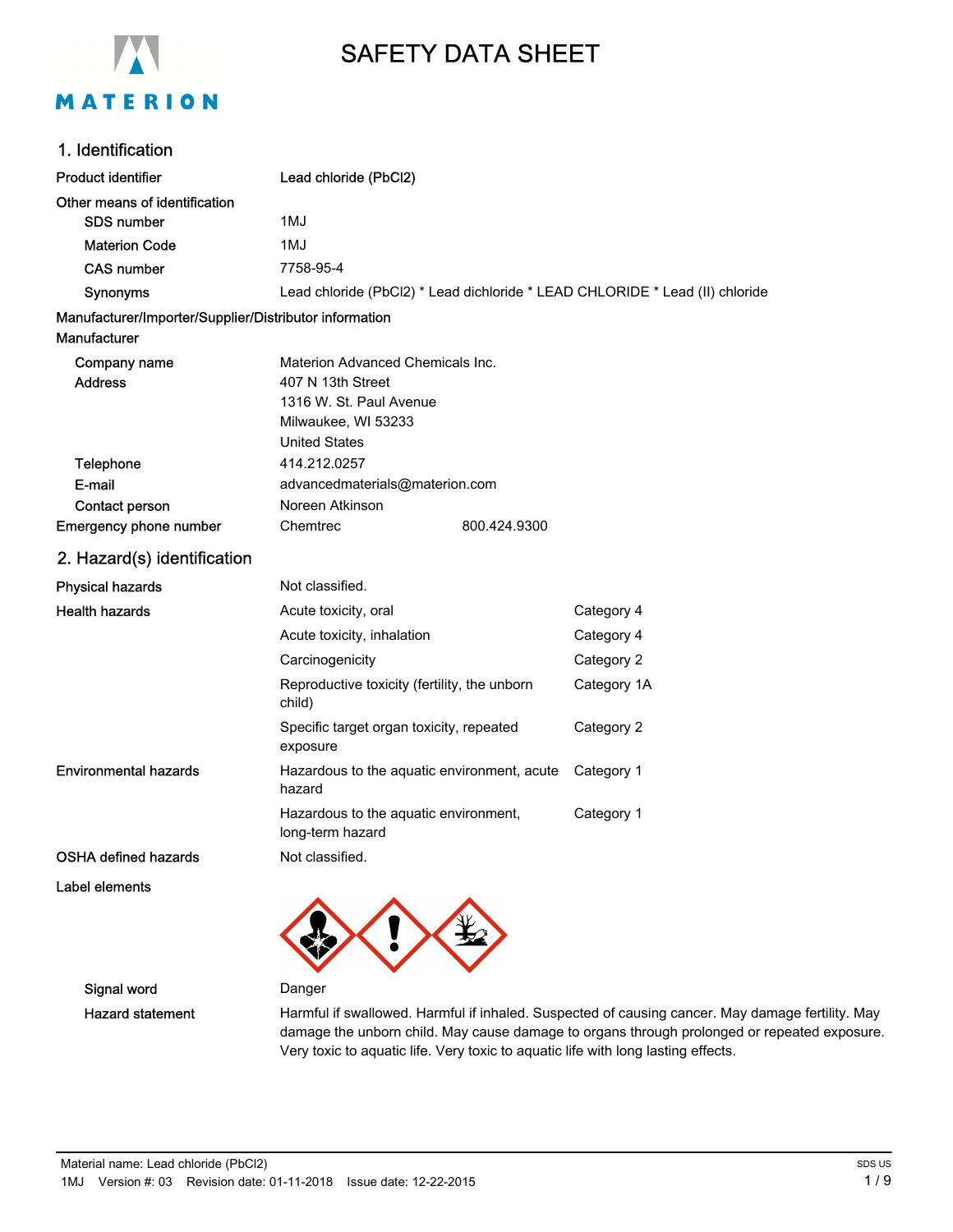| <b>Precautionary statement</b>               |                                                                                                                                                                                                                                                                                                                                                                                                  |
|----------------------------------------------|--------------------------------------------------------------------------------------------------------------------------------------------------------------------------------------------------------------------------------------------------------------------------------------------------------------------------------------------------------------------------------------------------|
| Prevention                                   | Obtain special instructions before use. Do not handle until all safety precautions have been read<br>and understood. Do not breathe dust. Wash thoroughly after handling. Do not eat, drink or smoke<br>when using this product. Use only outdoors or in a well-ventilated area. Avoid release to the<br>environment. Wear protective gloves/protective clothing/eye protection/face protection. |
| Response                                     | If swallowed: Call a poison center/doctor if you feel unwell. If inhaled: Remove person to fresh air<br>and keep comfortable for breathing. If exposed or concerned: Get medical advice/attention. Call a<br>poison center/doctor if you feel unwell. Rinse mouth. Collect spillage.                                                                                                             |
| Storage                                      | Store locked up.                                                                                                                                                                                                                                                                                                                                                                                 |
| <b>Disposal</b>                              | Dispose of contents/container in accordance with local/regional/national/international regulations.                                                                                                                                                                                                                                                                                              |
| Hazard(s) not otherwise<br>classified (HNOC) | None known.                                                                                                                                                                                                                                                                                                                                                                                      |
| Supplemental information                     | For further information, please contact the Product Stewardship Department at +1.800.862.4118.                                                                                                                                                                                                                                                                                                   |
|                                              |                                                                                                                                                                                                                                                                                                                                                                                                  |

## 3. Composition/information on ingredients

**Substances** 

| Chemical name         | Common name and synonyms | CAS number | %          |
|-----------------------|--------------------------|------------|------------|
| Lead chloride (PbCl2) | Lead chloride (PbCl2)    | 7758-95-4  | $90 - 100$ |
|                       | Lead dichloride          |            |            |
|                       | <b>LEAD CHLORIDE</b>     |            |            |
|                       | Lead (II) chloride       |            |            |

\*Designates that a specific chemical identity and/or percentage of composition has been withheld as a trade secret.

| 4. First-aid measures                                                        |                                                                                                                                                                                                                                                                                                                    |
|------------------------------------------------------------------------------|--------------------------------------------------------------------------------------------------------------------------------------------------------------------------------------------------------------------------------------------------------------------------------------------------------------------|
| Inhalation                                                                   | Remove victim to fresh air and keep at rest in a position comfortable for breathing. Oxygen or<br>artificial respiration if needed. Call a POISON CENTER or doctor/physician if you feel unwell.                                                                                                                   |
| <b>Skin contact</b>                                                          | Wash off with soap and water. Get medical attention if irritation develops and persists.                                                                                                                                                                                                                           |
| Eye contact                                                                  | Do not rub eyes. Rinse with water. Get medical attention if irritation develops and persists.                                                                                                                                                                                                                      |
| Ingestion                                                                    | Rinse mouth. If vomiting occurs, keep head low so that stomach content doesn't get into the lungs.<br>Get medical advice/attention if you feel unwell.                                                                                                                                                             |
| Most important<br>symptoms/effects, acute and<br>delayed                     | Dusts may irritate the respiratory tract, skin and eyes. Prolonged exposure may cause chronic<br>effects.                                                                                                                                                                                                          |
| Indication of immediate medical<br>attention and special treatment<br>needed | Provide general supportive measures and treat symptomatically. Keep victim warm. Keep victim<br>under observation. Symptoms may be delayed.                                                                                                                                                                        |
| <b>General information</b>                                                   | IF exposed or concerned: Get medical advice/attention. If you feel unwell, seek medical advice<br>(show the label where possible). Ensure that medical personnel are aware of the material(s)<br>involved, and take precautions to protect themselves. Show this safety data sheet to the doctor in<br>attendance. |
| 5. Fire-fighting measures                                                    |                                                                                                                                                                                                                                                                                                                    |
| Suitable extinguishing media                                                 | Water fog. Foam. Dry chemical powder. Carbon dioxide (CO2).                                                                                                                                                                                                                                                        |
| Unsuitable extinguishing media                                               | Do not use water jet as an extinguisher, as this will spread the fire.                                                                                                                                                                                                                                             |
| Specific hazards arising from<br>the chemical                                | During fire, gases hazardous to health may be formed.                                                                                                                                                                                                                                                              |
| Special protective equipment<br>and precautions for firefighters             | Self-contained breathing apparatus and full protective clothing must be worn in case of fire.                                                                                                                                                                                                                      |
| Fire fighting<br>equipment/instructions                                      | Use water spray to cool unopened containers.                                                                                                                                                                                                                                                                       |
| Specific methods                                                             | Use standard firefighting procedures and consider the hazards of other involved materials.                                                                                                                                                                                                                         |
| General fire hazards                                                         | No unusual fire or explosion hazards noted.                                                                                                                                                                                                                                                                        |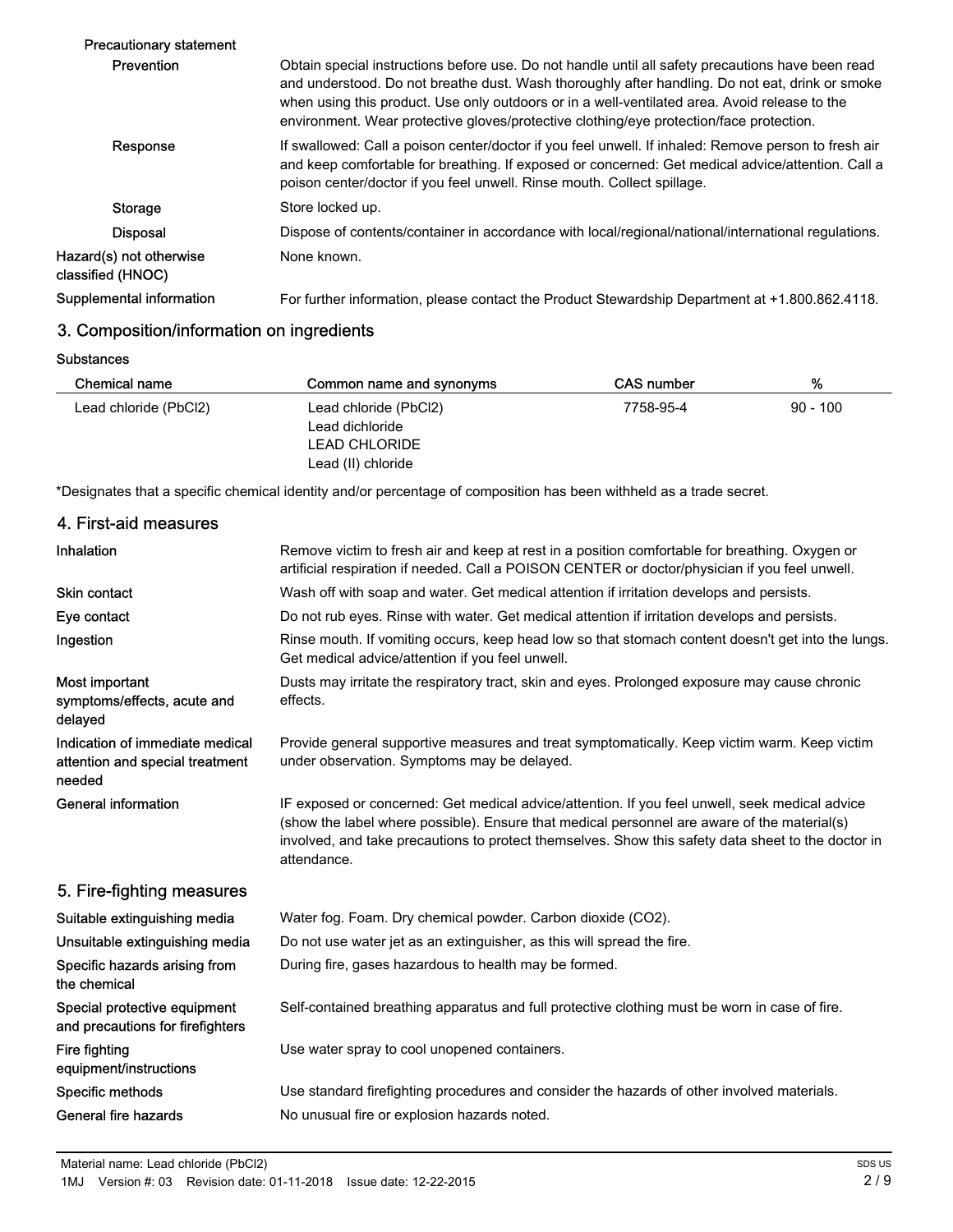## 6. Accidental release measures

| Personal precautions, protective<br>equipment and emergency<br>procedures | Keep unnecessary personnel away. Keep people away from and upwind of spill/leak. Wear<br>appropriate protective equipment and clothing during clean-up. Do not breathe dust. Use a<br>NIOSH/MSHA approved respirator if there is a risk of exposure to dust/fume at levels exceeding<br>the exposure limits. Ensure adequate ventilation. Local authorities should be advised if significant<br>spillages cannot be contained. For personal protection, see section 8 of the SDS.                                                                                                                                                 |
|---------------------------------------------------------------------------|-----------------------------------------------------------------------------------------------------------------------------------------------------------------------------------------------------------------------------------------------------------------------------------------------------------------------------------------------------------------------------------------------------------------------------------------------------------------------------------------------------------------------------------------------------------------------------------------------------------------------------------|
| Methods and materials for<br>containment and cleaning up                  | Avoid dispersal of dust in the air (i.e., clearing dust surfaces with compressed air). Collect dust<br>using a vacuum cleaner equipped with HEPA filter. This material is classified as a water pollutant<br>under the Clean Water Act and should be prevented from contaminating soil or from entering<br>sewage and drainage systems which lead to waterways. Stop the flow of material, if this is without<br>risk.                                                                                                                                                                                                            |
|                                                                           | Large Spills: Wet down with water and dike for later disposal. Shovel the material into waste<br>container. Absorb in vermiculite, dry sand or earth and place into containers. Following product<br>recovery, flush area with water.                                                                                                                                                                                                                                                                                                                                                                                             |
|                                                                           | Small Spills: Sweep up or vacuum up spillage and collect in suitable container for disposal. Wipe<br>up with absorbent material (e.g. cloth, fleece). Clean surface thoroughly to remove residual<br>contamination.                                                                                                                                                                                                                                                                                                                                                                                                               |
|                                                                           | Never return spills to original containers for re-use. For waste disposal, see section 13 of the SDS.                                                                                                                                                                                                                                                                                                                                                                                                                                                                                                                             |
| <b>Environmental precautions</b>                                          | Avoid release to the environment. Inform appropriate managerial or supervisory personnel of all<br>environmental releases. Prevent further leakage or spillage if safe to do so. Avoid discharge into<br>drains, water courses or onto the ground.                                                                                                                                                                                                                                                                                                                                                                                |
| 7. Handling and storage                                                   |                                                                                                                                                                                                                                                                                                                                                                                                                                                                                                                                                                                                                                   |
| Precautions for safe handling                                             | Obtain special instructions before use. Do not handle until all safety precautions have been read<br>and understood. Minimize dust generation and accumulation. Do not breathe dust. Avoid<br>prolonged exposure. Do not taste or swallow. When using, do not eat, drink or smoke. Pregnant or<br>breastfeeding women must not handle this product. Should be handled in closed systems, if<br>possible. Use only outdoors or in a well-ventilated area. Wear appropriate personal protective<br>equipment. Wash hands thoroughly after handling. Avoid release to the environment. Observe<br>good industrial hygiene practices. |
| Conditions for safe storage,<br>including any incompatibilities           | Store locked up. Store in original tightly closed container. Store in a well-ventilated place. Store<br>away from incompatible materials (see Section 10 of the SDS).                                                                                                                                                                                                                                                                                                                                                                                                                                                             |

## 8. Exposure controls/personal protection

### Occupational exposure limits

| <b>Material</b>                                                                  | <b>Type</b> | Value                  |                |
|----------------------------------------------------------------------------------|-------------|------------------------|----------------|
| Lead chloride (PbCl2) (CAS<br>7758-95-4)                                         | <b>TWA</b>  | $0.05 \,\mathrm{mg/m}$ |                |
| US. ACGIH Threshold Limit Values                                                 |             |                        |                |
| <b>Material</b>                                                                  | <b>Type</b> | Value                  |                |
| Lead chloride (PbCl2) (CAS<br>7758-95-4)                                         | <b>TWA</b>  | $0.05 \,\mathrm{mg/m}$ |                |
| US. California Code of Regulations, Title 8, Section 5155. Airborne Contaminants |             |                        |                |
| <b>Material</b>                                                                  | Type        | Value                  | Form           |
| Lead chloride (PbCl2) (CAS<br>7758-95-4)                                         | <b>PEL</b>  | $0.05$ mg/m $3$        | Dust and fume. |
|                                                                                  | TWA         | $0.03$ mg/m $3$        | Dust and fume. |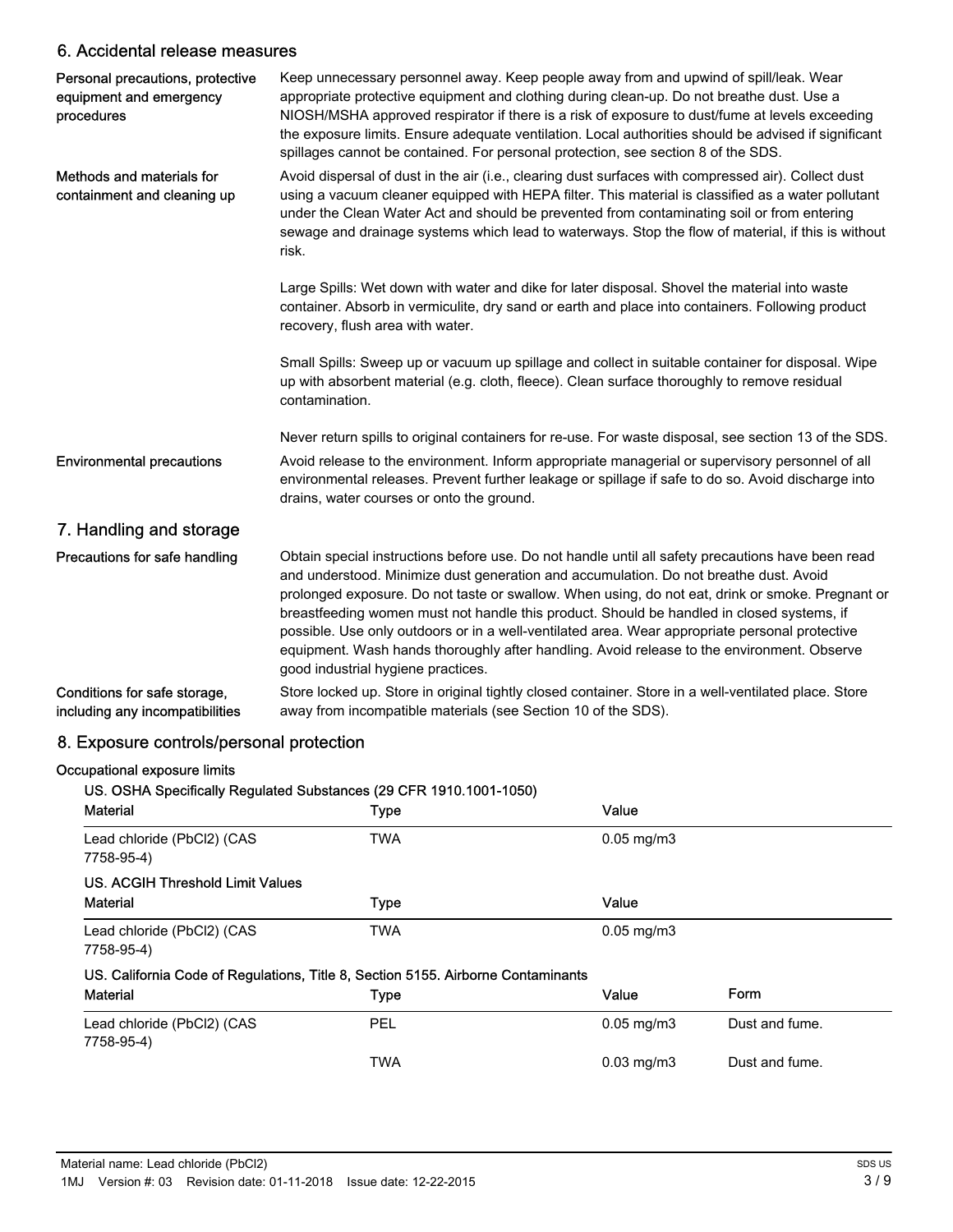| <b>Biological limit values</b><br><b>ACGIH Biological Exposure Indices</b>                   |                                                                      |                    |              |                                                                                                                                                                                                                                                                                                                                                                                                                                                                                                                                                                                                                                                                                                                    |
|----------------------------------------------------------------------------------------------|----------------------------------------------------------------------|--------------------|--------------|--------------------------------------------------------------------------------------------------------------------------------------------------------------------------------------------------------------------------------------------------------------------------------------------------------------------------------------------------------------------------------------------------------------------------------------------------------------------------------------------------------------------------------------------------------------------------------------------------------------------------------------------------------------------------------------------------------------------|
| <b>Material</b>                                                                              | Value                                                                | <b>Determinant</b> | Specimen     | <b>Sampling Time</b>                                                                                                                                                                                                                                                                                                                                                                                                                                                                                                                                                                                                                                                                                               |
| Lead chloride (PbCl2) (CAS 300 µg/l<br>7758-95-4)                                            |                                                                      | Lead               | <b>Blood</b> | $\star$                                                                                                                                                                                                                                                                                                                                                                                                                                                                                                                                                                                                                                                                                                            |
| * - For sampling details, please see the source document.                                    |                                                                      |                    |              |                                                                                                                                                                                                                                                                                                                                                                                                                                                                                                                                                                                                                                                                                                                    |
| Appropriate engineering controls                                                             | ventilation to keep exposures below the recommended exposure limits. |                    |              | Good general ventilation (typically 10 air changes per hour) should be used. Ventilation rates<br>should be matched to conditions. If applicable, use process enclosures, local exhaust ventilation,<br>or other engineering controls to maintain airborne levels below recommended exposure limits. If<br>exposure limits have not been established, maintain airborne levels to an acceptable level.<br>If engineering measures are not sufficient to maintain concentrations of dust particulates below the<br>Occupational Exposure Limit (OEL), suitable respiratory protection must be worn. If material is<br>ground, cut, or used in any operation which may generate dusts, use appropriate local exhaust |
| Control parameters                                                                           | Follow standard monitoring procedures.                               |                    |              |                                                                                                                                                                                                                                                                                                                                                                                                                                                                                                                                                                                                                                                                                                                    |
| Individual protection measures, such as personal protective equipment<br>Eye/face protection |                                                                      |                    |              | Chemical respirator with organic vapor cartridge, full facepiece, dust and mist filter.                                                                                                                                                                                                                                                                                                                                                                                                                                                                                                                                                                                                                            |
| Skin protection<br>Hand protection                                                           | supplier.                                                            |                    |              | Wear appropriate chemical resistant gloves. Suitable gloves can be recommended by the glove                                                                                                                                                                                                                                                                                                                                                                                                                                                                                                                                                                                                                        |
| Other                                                                                        |                                                                      |                    |              | Wear suitable protective clothing. Use of an impervious apron is recommended.                                                                                                                                                                                                                                                                                                                                                                                                                                                                                                                                                                                                                                      |
| <b>Respiratory protection</b>                                                                | dust and mist filter.                                                |                    |              | Use a NIOSH/MSHA approved respirator if there is a risk of exposure to dust/fume at levels<br>exceeding the exposure limits. Chemical respirator with organic vapor cartridge, full facepiece,                                                                                                                                                                                                                                                                                                                                                                                                                                                                                                                     |
| <b>Thermal hazards</b>                                                                       | Wear appropriate thermal protective clothing, when necessary.        |                    |              |                                                                                                                                                                                                                                                                                                                                                                                                                                                                                                                                                                                                                                                                                                                    |
| General hygiene considerations                                                               |                                                                      |                    |              | Keep away from food and drink. Always observe good personal hygiene measures, such as<br>washing after handling the material and before eating, drinking, and/or smoking.                                                                                                                                                                                                                                                                                                                                                                                                                                                                                                                                          |

## 9. Physical and chemical properties

| Appearance                                   |                            |
|----------------------------------------------|----------------------------|
| <b>Physical state</b>                        | Solid.                     |
| Form                                         | Powder.                    |
| Color                                        | Not available.             |
| Odor                                         | Not available.             |
| Odor threshold                               | Not available.             |
| рH                                           | Not available.             |
| Melting point/freezing point                 | 933.8 °F (501 °C)          |
| Initial boiling point and boiling<br>range   | 1742 °F (950 °C)           |
| Flash point                                  | Not available.             |
| <b>Evaporation rate</b>                      | Not available.             |
| Flammability (solid, gas)                    | Not available.             |
| Upper/lower flammability or explosive limits |                            |
| <b>Flammability limit - lower</b><br>$(\%)$  | Not available.             |
| Flammability limit - upper<br>$(\%)$         | Not available.             |
| Explosive limit - lower (%)                  | Not available.             |
| Explosive limit - upper (%)                  | Not available.             |
| Vapor pressure                               | $< 0.0000001$ kPa at 25 °C |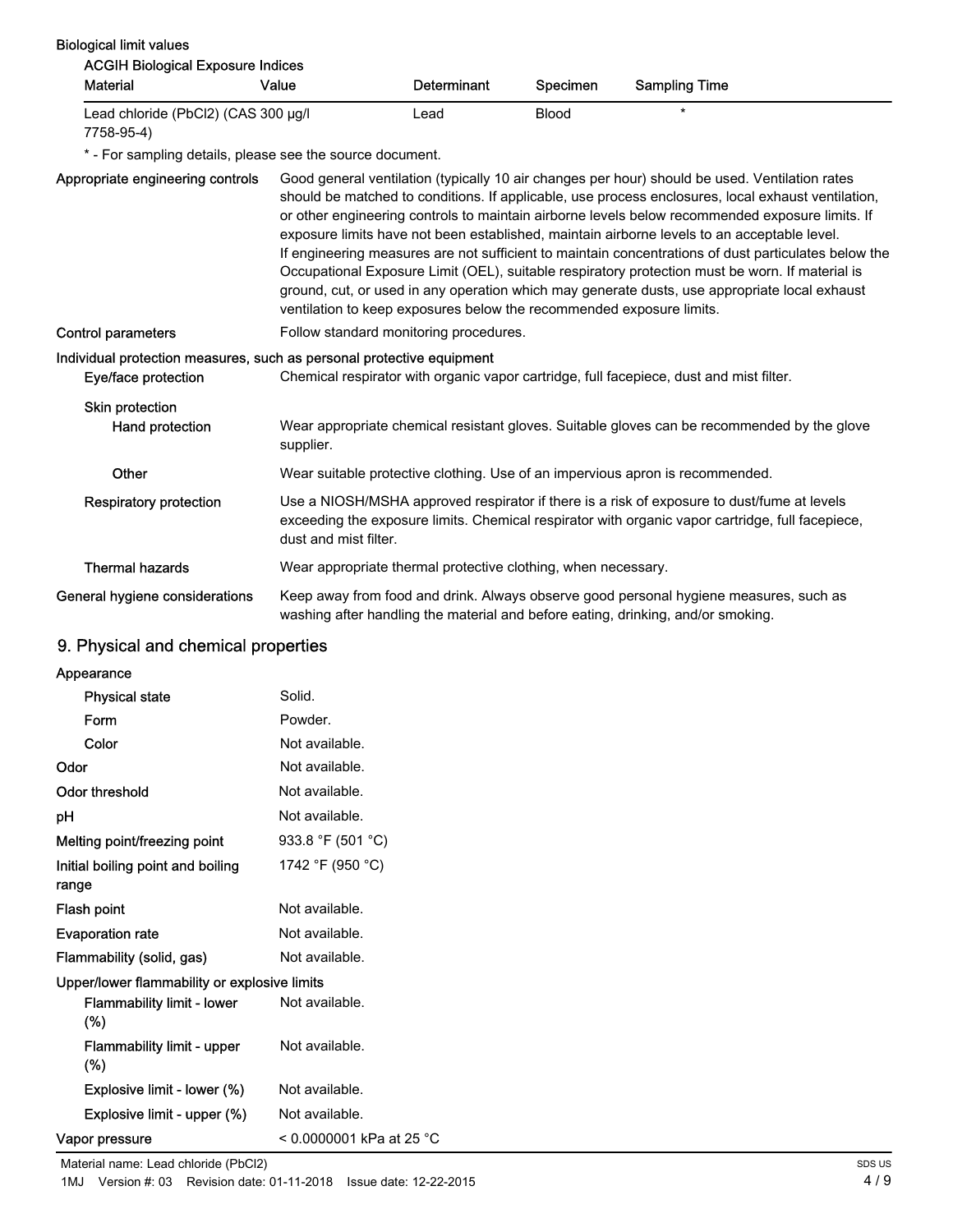| Vapor density                                     | Not available.                  |
|---------------------------------------------------|---------------------------------|
| <b>Relative density</b>                           | Not available.                  |
| Solubility(ies)                                   |                                 |
| Solubility (water)                                | Not available.                  |
| <b>Partition coefficient</b><br>(n-octanol/water) | Not available.                  |
| Auto-ignition temperature                         | Not available.                  |
| Decomposition temperature                         | Not available.                  |
| <b>Viscosity</b>                                  | Not available.                  |
| Other information                                 |                                 |
| <b>Density</b>                                    | 5.85 g/cm3                      |
| <b>Explosive properties</b>                       | Not explosive.                  |
| Molecular formula                                 | CI <sub>2</sub> -P <sub>b</sub> |
| Molecular weight                                  | 278.11 g/mol                    |
| <b>Oxidizing properties</b>                       | Not oxidizing.                  |
| Specific gravity                                  | 5.85                            |
| 10. Stability and reactivity                      |                                 |

| Reactivity                            | The product is stable and non-reactive under normal conditions of use, storage and transport. |
|---------------------------------------|-----------------------------------------------------------------------------------------------|
| <b>Chemical stability</b>             | Material is stable under normal conditions.                                                   |
| Possibility of hazardous<br>reactions | Hazardous polymerization does not occur.                                                      |
| Conditions to avoid                   | Contact with incompatible materials.                                                          |
| Incompatible materials                | Strong oxidizing agents.                                                                      |
| Hazardous decomposition<br>products   | No hazardous decomposition products are known.                                                |

## 11. Toxicological information

## Information on likely routes of exposure

| <b>Inhalation</b>                                                                  | Harmful if inhaled. May cause damage to organs through prolonged or repeated exposure by<br>inhalation.             |
|------------------------------------------------------------------------------------|---------------------------------------------------------------------------------------------------------------------|
| <b>Skin contact</b>                                                                | Dust or powder may irritate the skin.                                                                               |
| Eye contact                                                                        | Dust may irritate the eyes.                                                                                         |
| Ingestion                                                                          | Harmful if swallowed.                                                                                               |
| Symptoms related to the<br>physical, chemical and<br>toxicological characteristics | Dusts may irritate the respiratory tract, skin and eyes.                                                            |
| Information on toxicological effects                                               |                                                                                                                     |
| <b>Acute toxicity</b>                                                              | Harmful if inhaled. Harmful if swallowed.                                                                           |
| Skin corrosion/irritation                                                          | Prolonged skin contact may cause temporary irritation.                                                              |
| Serious eye damage/eye<br>irritation                                               | Direct contact with eyes may cause temporary irritation.                                                            |
| Respiratory or skin sensitization                                                  |                                                                                                                     |
| Respiratory sensitization                                                          | Not a respiratory sensitizer.                                                                                       |
| Skin sensitization                                                                 | This product is not expected to cause skin sensitization.                                                           |
| Germ cell mutagenicity                                                             | No data available to indicate product or any components present at greater than 0.1% are<br>mutagenic or genotoxic. |
| Carcinogenicity                                                                    | Suspected of causing cancer.                                                                                        |
|                                                                                    |                                                                                                                     |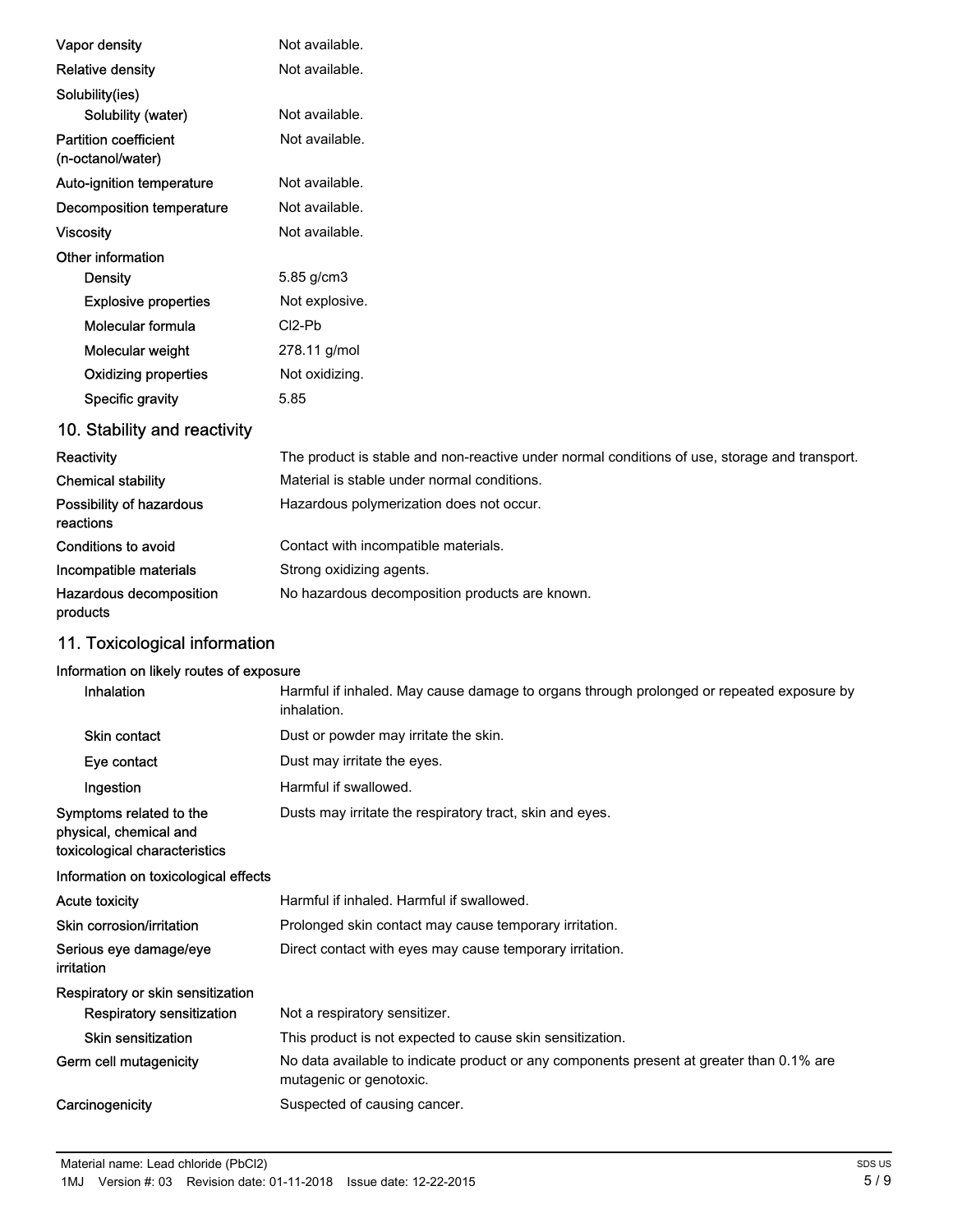### IARC Monographs. Overall Evaluation of Carcinogenicity

| Lead chloride (PbCl2) (CAS 7758-95-4)                          |                                                                    | 2A Probably carcinogenic to humans.                                                                                                                      |  |  |
|----------------------------------------------------------------|--------------------------------------------------------------------|----------------------------------------------------------------------------------------------------------------------------------------------------------|--|--|
| OSHA Specifically Regulated Substances (29 CFR 1910.1001-1050) |                                                                    |                                                                                                                                                          |  |  |
| Not regulated.                                                 |                                                                    |                                                                                                                                                          |  |  |
|                                                                | US. National Toxicology Program (NTP) Report on Carcinogens        |                                                                                                                                                          |  |  |
| Lead chloride (PbCl2) (CAS 7758-95-4)                          |                                                                    | Reasonably Anticipated to be a Human Carcinogen.                                                                                                         |  |  |
| Reproductive toxicity                                          | May damage fertility. May damage the unborn child.                 |                                                                                                                                                          |  |  |
| Specific target organ toxicity -<br>single exposure            | Not classified.                                                    |                                                                                                                                                          |  |  |
| Specific target organ toxicity -<br>repeated exposure          | May cause damage to organs through prolonged or repeated exposure. |                                                                                                                                                          |  |  |
| <b>Aspiration hazard</b>                                       | Not an aspiration hazard.                                          |                                                                                                                                                          |  |  |
| Chronic effects                                                |                                                                    | May cause damage to organs through prolonged or repeated exposure. Prolonged inhalation may<br>be harmful. Prolonged exposure may cause chronic effects. |  |  |

## 12. Ecological information

Ecotoxicity **Ecotoxicity** Very toxic to aquatic life with long lasting effects.

| Product                               |      | <b>Species</b>                                          | <b>Test Results</b>   |
|---------------------------------------|------|---------------------------------------------------------|-----------------------|
| Lead chloride (PbCl2) (CAS 7758-95-4) |      |                                                         |                       |
| Aquatic                               |      |                                                         |                       |
| Crustacea                             | EC50 | Water flea (Ceriodaphnia dubia)                         | $0.12$ mg/l, 48 hours |
| Fish                                  | LC50 | Fathead minnow (Pimephales promelas) 2.4 mg/l, 96 hours |                       |

\* Estimates for product may be based on additional component data not shown.

| Persistence and degradability | No data is available on the degradability of this product.                                                                                                                                 |  |
|-------------------------------|--------------------------------------------------------------------------------------------------------------------------------------------------------------------------------------------|--|
| Bioaccumulative potential     | No data available.                                                                                                                                                                         |  |
| Mobility in soil              | No data available.                                                                                                                                                                         |  |
| Other adverse effects         | No other adverse environmental effects (e.g. ozone depletion, photochemical ozone creation<br>potential, endocrine disruption, global warming potential) are expected from this component. |  |

## 13. Disposal considerations

| <b>Disposal instructions</b>             | Collect and reclaim or dispose in sealed containers at licensed waste disposal site. Do not allow<br>this material to drain into sewers/water supplies. Do not contaminate ponds, waterways or ditches<br>with chemical or used container. Dispose of contents/container in accordance with<br>local/regional/national/international regulations. |
|------------------------------------------|---------------------------------------------------------------------------------------------------------------------------------------------------------------------------------------------------------------------------------------------------------------------------------------------------------------------------------------------------|
| Local disposal regulations               | Dispose in accordance with all applicable regulations.                                                                                                                                                                                                                                                                                            |
| Hazardous waste code                     | The waste code should be assigned in discussion between the user, the producer and the waste<br>disposal company.                                                                                                                                                                                                                                 |
| Waste from residues / unused<br>products | Dispose of in accordance with local regulations. Empty containers or liners may retain some<br>product residues. This material and its container must be disposed of in a safe manner (see:<br>Disposal instructions).                                                                                                                            |
| Contaminated packaging                   | Since emptied containers may retain product residue, follow label warnings even after container is<br>emptied. Empty containers should be taken to an approved waste handling site for recycling or<br>disposal.                                                                                                                                  |

## 14. Transport information

### **DOT**

| UN number<br>UN proper shipping name<br>Transport hazard class(es) | UN2291<br>Lead compounds, soluble, n.o.s. (Lead chloride (PbCl2) RQ = 10 LBS), MARINE POLLUTANT |
|--------------------------------------------------------------------|-------------------------------------------------------------------------------------------------|
| Class                                                              | $6.1$ (PGIII)                                                                                   |
| Subsidiary risk                                                    | -                                                                                               |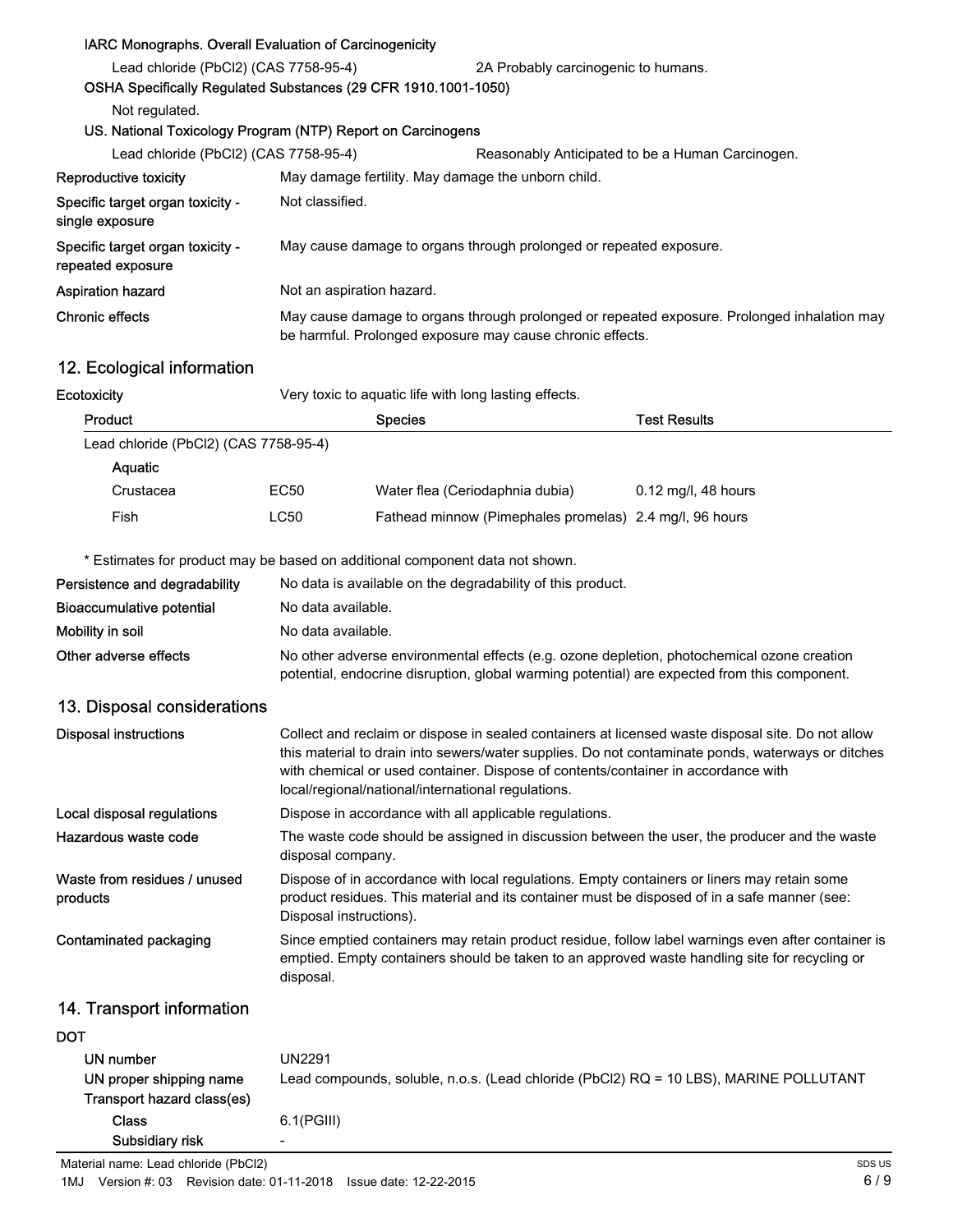| Label(s)                     | 6.1                                                                      |  |
|------------------------------|--------------------------------------------------------------------------|--|
| Packing group                | Ш                                                                        |  |
| <b>Environmental hazards</b> |                                                                          |  |
| Marine pollutant             | Yes                                                                      |  |
| Special precautions for user | Read safety instructions, SDS and emergency procedures before handling.  |  |
| <b>Special provisions</b>    | 138, IB8, IP3, T1, TP33                                                  |  |
| Packaging exceptions         | 153                                                                      |  |
| Packaging non bulk           | 213                                                                      |  |
| Packaging bulk               | 240                                                                      |  |
| <b>IATA</b>                  |                                                                          |  |
| <b>UN number</b>             | <b>UN2291</b>                                                            |  |
| UN proper shipping name      | Lead compound, soluble, n.o.s. (Lead chloride (PbCl2))                   |  |
| Transport hazard class(es)   |                                                                          |  |
| <b>Class</b>                 | $6.1$ (PGIII)                                                            |  |
| Subsidiary risk              |                                                                          |  |
| Packing group                | III                                                                      |  |
| <b>Environmental hazards</b> | No.                                                                      |  |
| <b>ERG Code</b>              | 6L                                                                       |  |
| Special precautions for user | Read safety instructions, SDS and emergency procedures before handling.  |  |
| Other information            |                                                                          |  |
| Passenger and cargo          | Allowed with restrictions.                                               |  |
| aircraft                     |                                                                          |  |
| Cargo aircraft only          | Allowed with restrictions.                                               |  |
| <b>IMDG</b>                  |                                                                          |  |
| <b>UN number</b>             | <b>UN2291</b>                                                            |  |
| UN proper shipping name      | LEAD COMPOUND, SOLUBLE, N.O.S. (Lead chloride (PbCl2)), MARINE POLLUTANT |  |
| Transport hazard class(es)   |                                                                          |  |
| Class                        | 6.1(PGIII)                                                               |  |
| Subsidiary risk              |                                                                          |  |
| Packing group                | $\mathsf{III}$                                                           |  |
| <b>Environmental hazards</b> |                                                                          |  |
| Marine pollutant             | Yes                                                                      |  |
| <b>EmS</b>                   | F-A, S-A                                                                 |  |
| Special precautions for user | Read safety instructions, SDS and emergency procedures before handling.  |  |



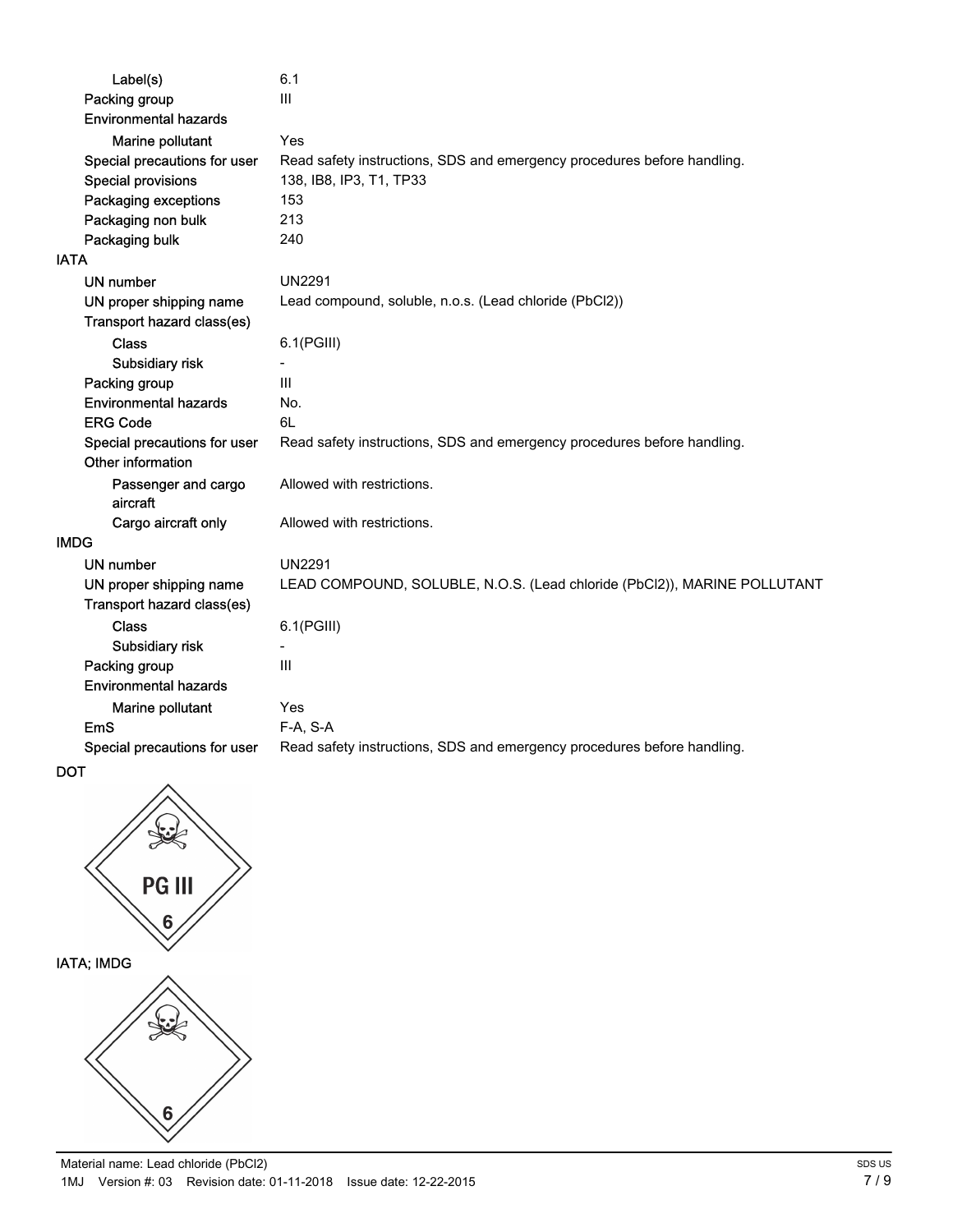#### Marine pollutant



General information **IMDG Regulated Marine Pollutant. DOT Regulated Marine Pollutant.** 

## 15. Regulatory information

US federal regulations

This product is a "Hazardous Chemical" as defined by the OSHA Hazard Communication Standard, 29 CFR 1910.1200.

### TSCA Section 12(b) Export Notification (40 CFR 707, Subpt. D)

Not regulated.

#### CERCLA Hazardous Substance List (40 CFR 302.4)

Lead chloride (PbCl2) (CAS 7758-95-4) Listed.

SARA 304 Emergency release notification

Not regulated.

#### OSHA Specifically Regulated Substances (29 CFR 1910.1001-1050)

Lead chloride (PbCl2) (CAS 7758-95-4) Reproductive toxicity

Central nervous system Kidney Blood Acute toxicity

#### Superfund Amendments and Reauthorization Act of 1986 (SARA)

Immediate Hazard - Yes Delayed Hazard - Yes Fire Hazard - No Pressure Hazard - No Reactivity Hazard - No

#### SARA 302 Extremely hazardous substance

Not listed.

Hazard categories

SARA 311/312 Hazardous Yes

chemical

#### SARA 313 (TRI reporting)

Not regulated.

#### Other federal regulations

#### Clean Air Act (CAA) Section 112 Hazardous Air Pollutants (HAPs) List

Lead chloride (PbCl2) (CAS 7758-95-4)

Clean Air Act (CAA) Section 112(r) Accidental Release Prevention (40 CFR 68.130)

Not regulated.

| Clean Water Act (CWA)   | Hazardous substance |  |
|-------------------------|---------------------|--|
| Section 112(r) (40 CFR  | Priority pollutant  |  |
| 68.130)                 | Toxic pollutant     |  |
| Safe Drinking Water Act | $0 \text{ mq/l}$    |  |
| (SDWA)                  | $0.015$ mg/l        |  |
|                         |                     |  |

#### US state regulations

#### US - California Proposition 65 - CRT: Listed date/Carcinogenic substance

Lead chloride (PbCl2) (CAS 7758-95-4) Listed: October 1, 1992